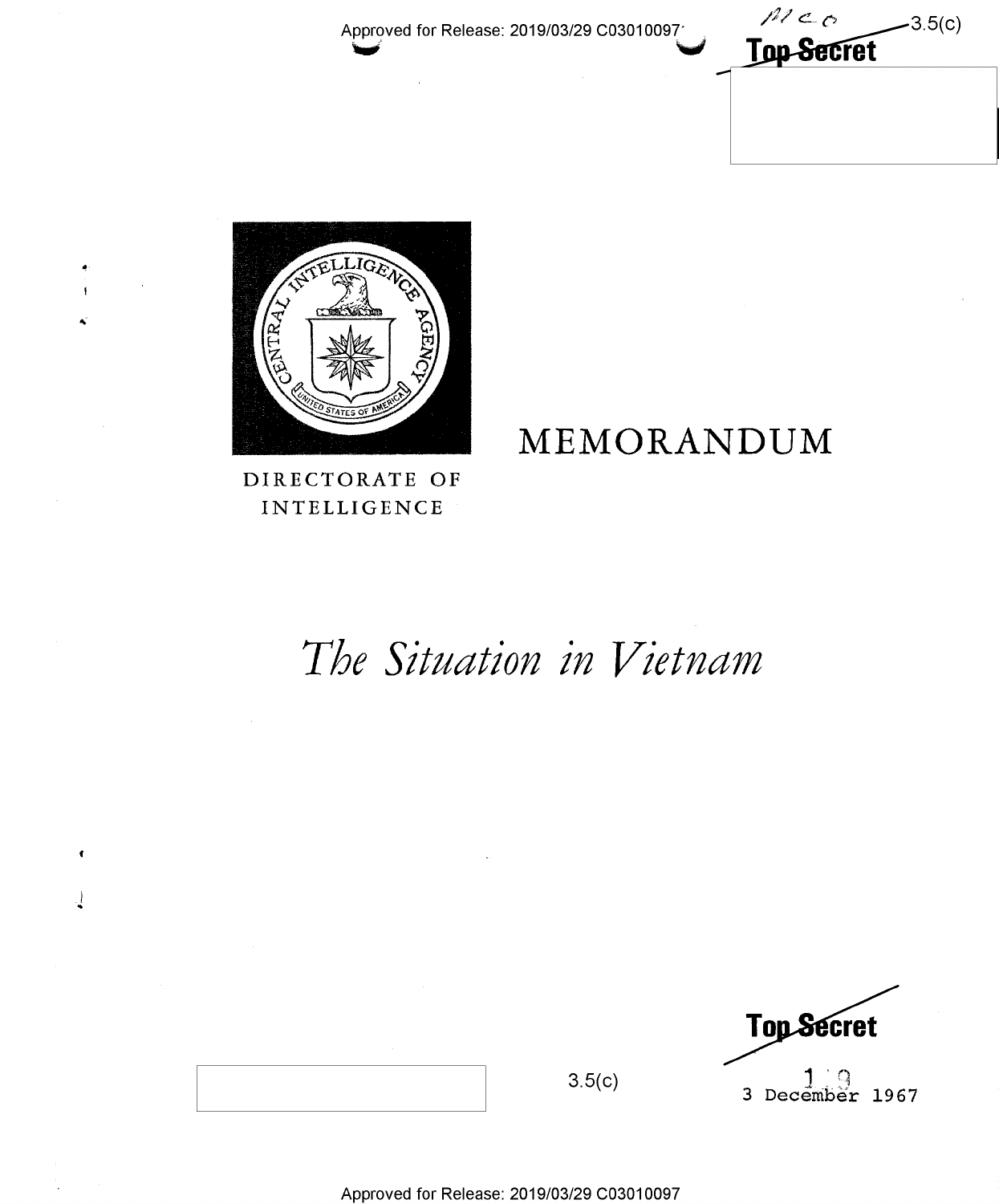

## WARNING

This document contains classified information affecting the national security of the United States within the meaning of the espionage laws, US Code Title 18, Sections 793, 794, and 798.

 $3.5(c)$ 



Approved for Release: 2019/03/29 C03010097

 $\mathcal{A}^{\mathcal{A}}_{\mathcal{A}}$  and  $\mathcal{A}^{\mathcal{A}}_{\mathcal{A}}$  and  $\mathcal{A}^{\mathcal{A}}_{\mathcal{A}}$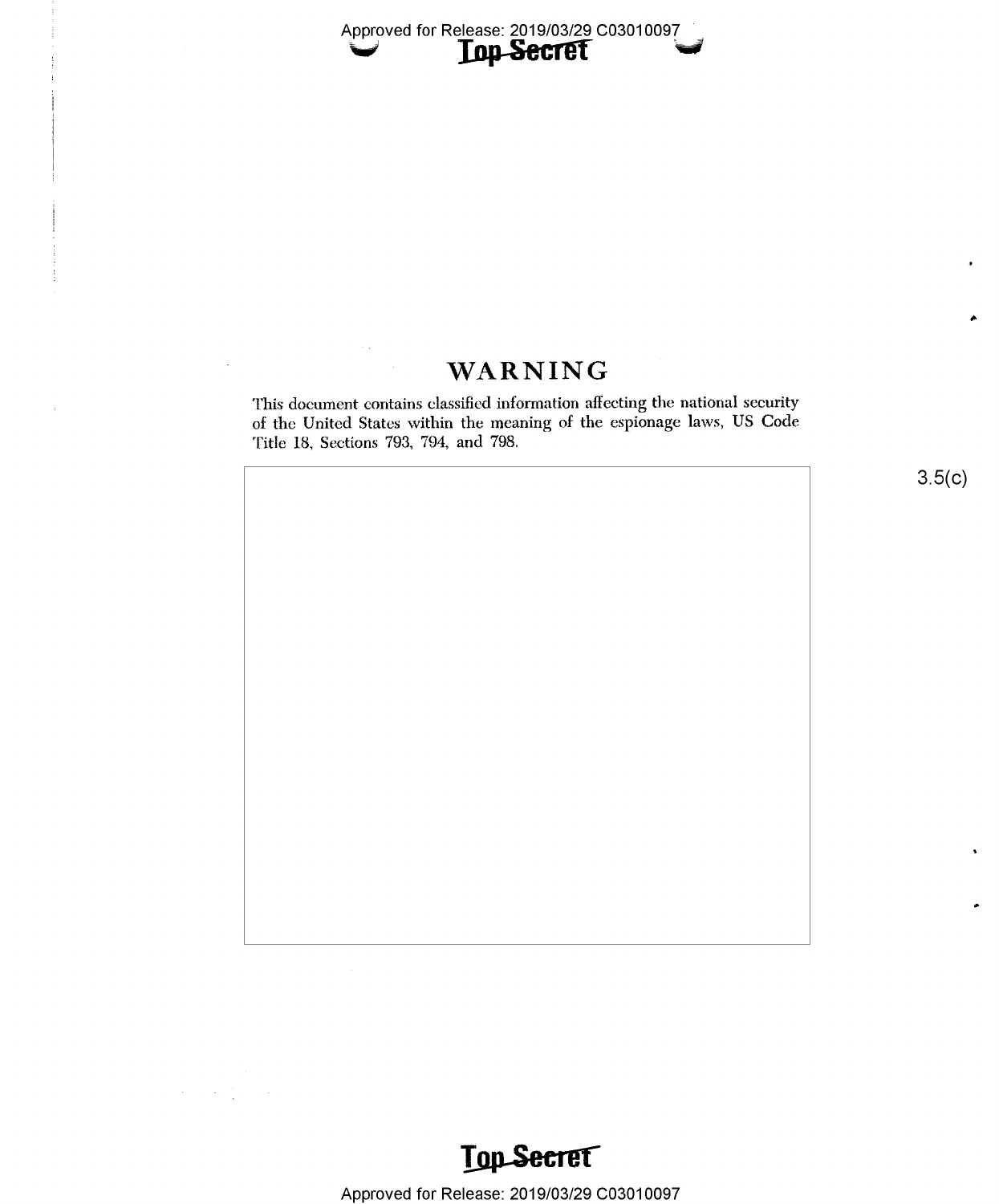Information as of 1600 3 December 1967

 $3.5(c)$ 

#### HIGHLIGHTS

Heavy rail and truck traffic was reported on the major transportation routes near Hanoi on 1 December. In the south, no major engagements occurred over the weekend, but small-scale Communist attacks took place in several areas.

Military Situation in South Vietnam:  $Spo-$ I. radic, small-scale Communist attacks occurred in widely scattered areas of South Vietnam over the weekend (Paras. 1-6). Cambodian MIGs have strayed over the border into South Vietnam (Para. 7).

II. Political Developments in South Vietnam:

 $3.3(h)(2)$ 

 $3.3(h)(2)$ 

The Lower House of the National Assembly debates government's mobilization decree (Paras. 4-6). President Thieu continues to take a tough public line on Communist use of Cambodian territory (Paras. 7-8).

Military Developments in North Vietnam: III. There is nothing of significance to report.

IV. Other Communist Military Developments: There is nothing of significance to report.

 $3.3(h)(2)$ 

 $V_{\bullet}$ Communist Political Developments: The Chinese Communist Foreign Ministry has protested an alleged US air attack on a Chinese ship in a North Vietnamese port (Paras. 1-3).



 $3.5(c)$ 

 $3.5(c)$ 

 $3.5(c)$ 

Approved for Release: 2019/03/29 C03010097

**TOLSEURET**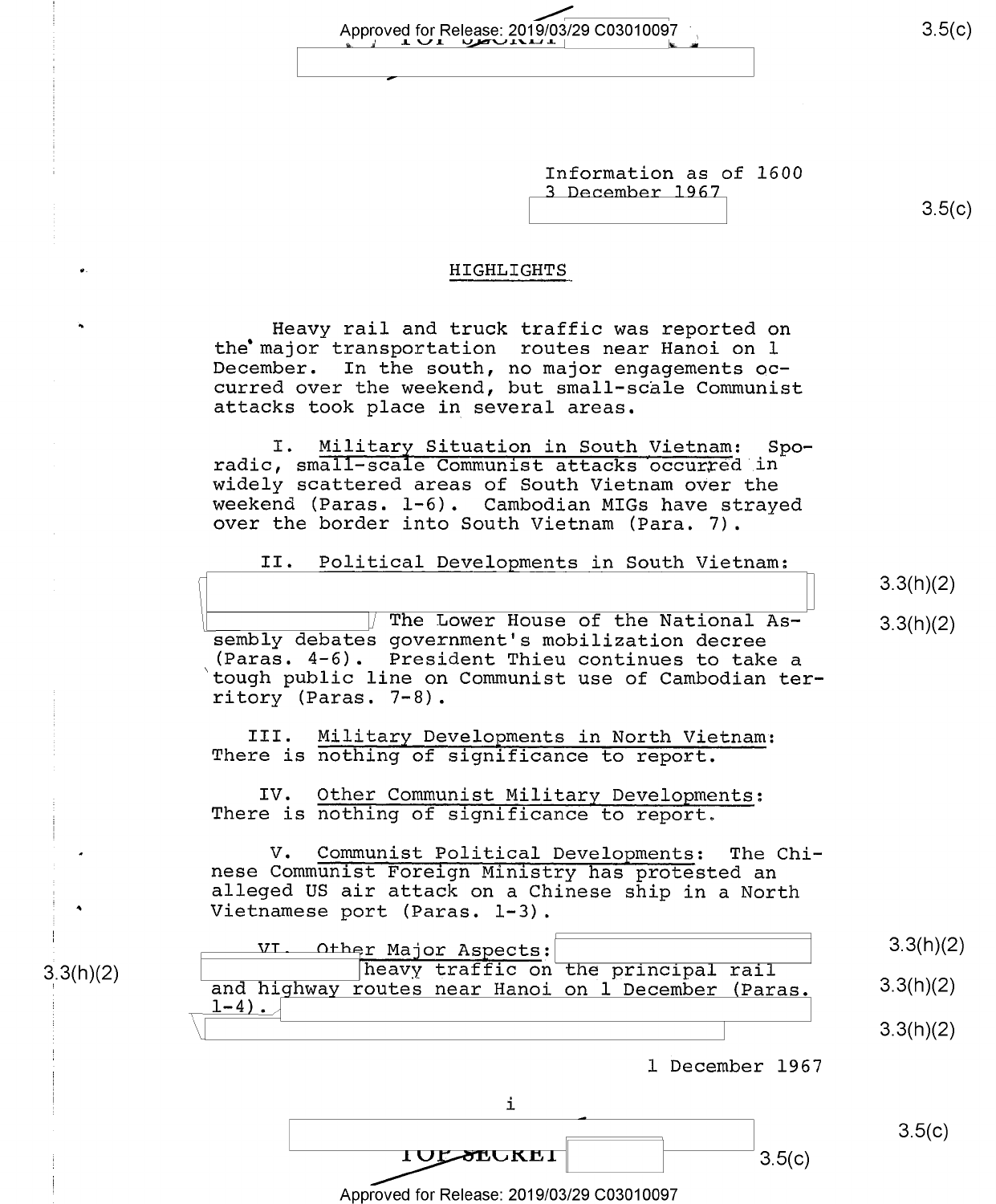Approved for Release: 2019/03/29 C03010097



Approved for Release: 2019/03/29 C03010097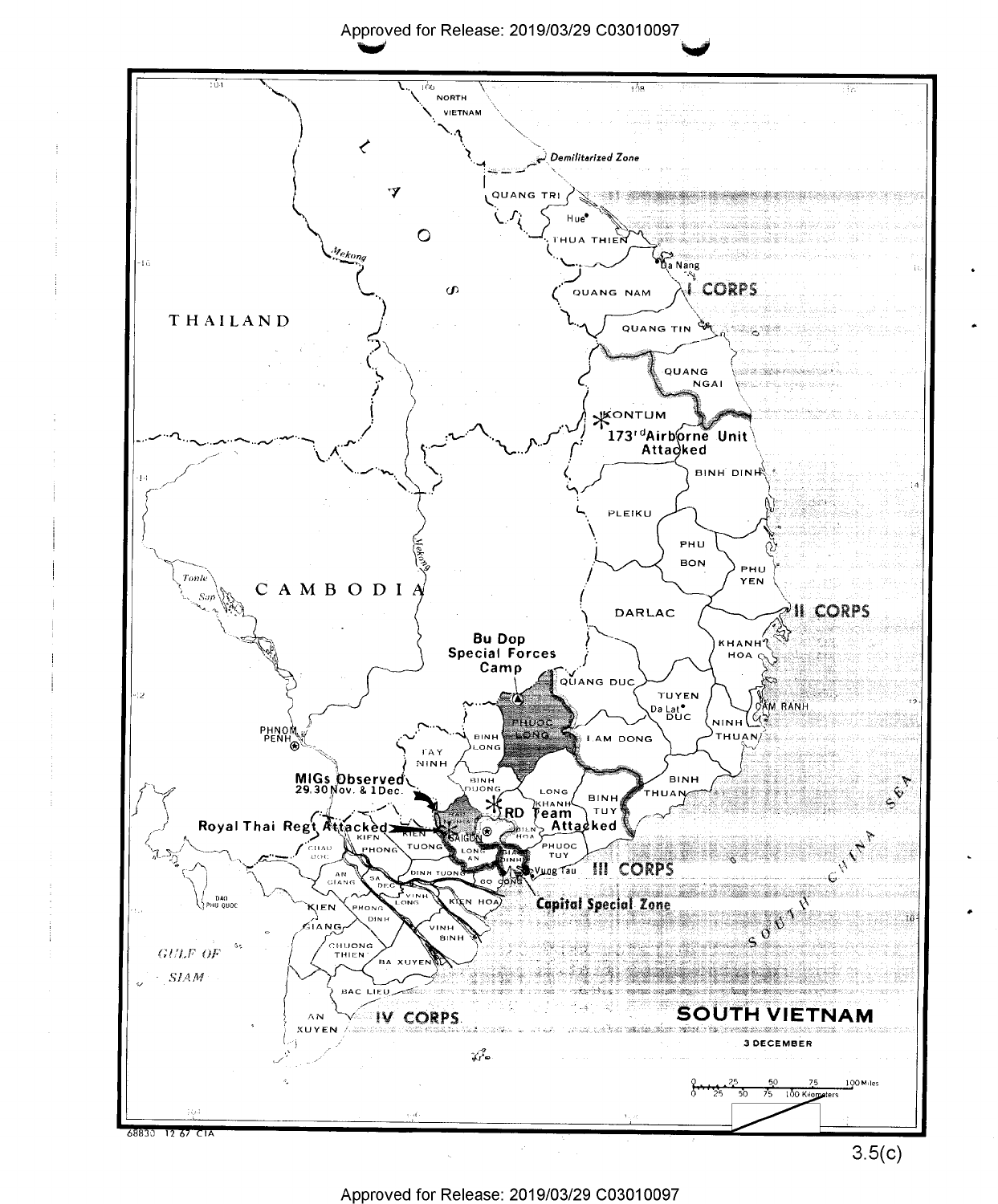## Approved for Release: 2019/03/29 C03010097 3.5(C)<br>
JUP SECREI |

#### I. MILITARY SITUATION IN SOUTH VIETNAM

l. Sporadic, small-scale Communist attacks oc- curred in widely scattered areas of South Vietnam over the weekend.

2. Communist mortar and artillery fire was<br>directed against an element of the US Army 173rd Air-<br>borne Brigade located about ten miles west of Dak To<br>on 1 December. One US soldier was killed and ten<br>others were wounded in

3. A company-size enemy force attacked a South<br>Vietnamese Revolutionary Development team 15 miles<br>north of Saigon on l December, killing eight team<br>members and wounding five others. Artillery fire was directed against the attackers, but enemy losses are unknown.

4. On 2 December the Royal Thai Army Volunteer<br>Regiment was attacked while on a road security patrol<br>30 miles east of Saigon. In the ensuing firefight<br>two Thai soldiers were killed and an American adviser<br>was wounded. No e

5. Enemy mortar and small-arms fire directed<br>against a US Army cavalry troop killed two US soldiers<br>and wounded 17 others. The engagement occurred about<br>15 miles northwest of Chu Lai. Artillery fire was<br>placed on the enemy

6. Enemy forces resumed their attacks on the<br>Bu Dop Special Forces camp on 2 December with two<br>periods of 82-mm. mortar and suspected rocket fire.<br>In the two attacks, 17 allied troops were wounded,<br>communications and elect

<sup>3</sup>December 1967

 $I-1$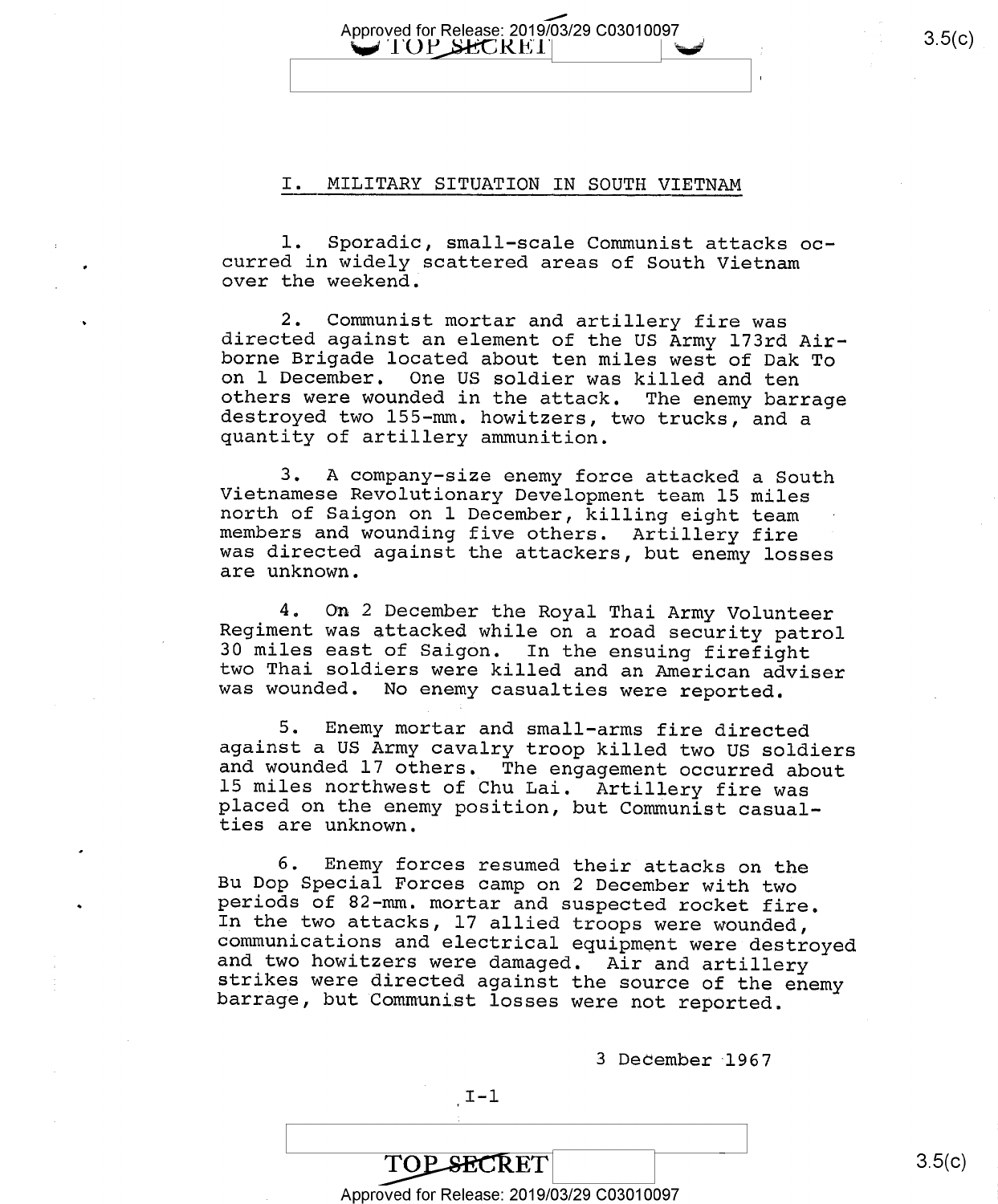#### MIGS Sighted hear Cambodian Border

7. Observations of MIG fighter aircraft in Hau Nghia Province on 29 and 30 November and l December suggest that Cambodia may be stepping up its normal air patrols controllers indicate that on each occasion one jet<br>interceptor came from Cambodian territory and made<br>brief, shallow penetrations of Vietnamese airspace.<br>The MIGs took no hostile action against the airborne<br>observers or ag ese airspace on previous occasions during periodic patrols of the border.

<sup>3</sup>December 1967

**IUL-SEUKEI** 

Approved for Release: 2019/03/29 C03010097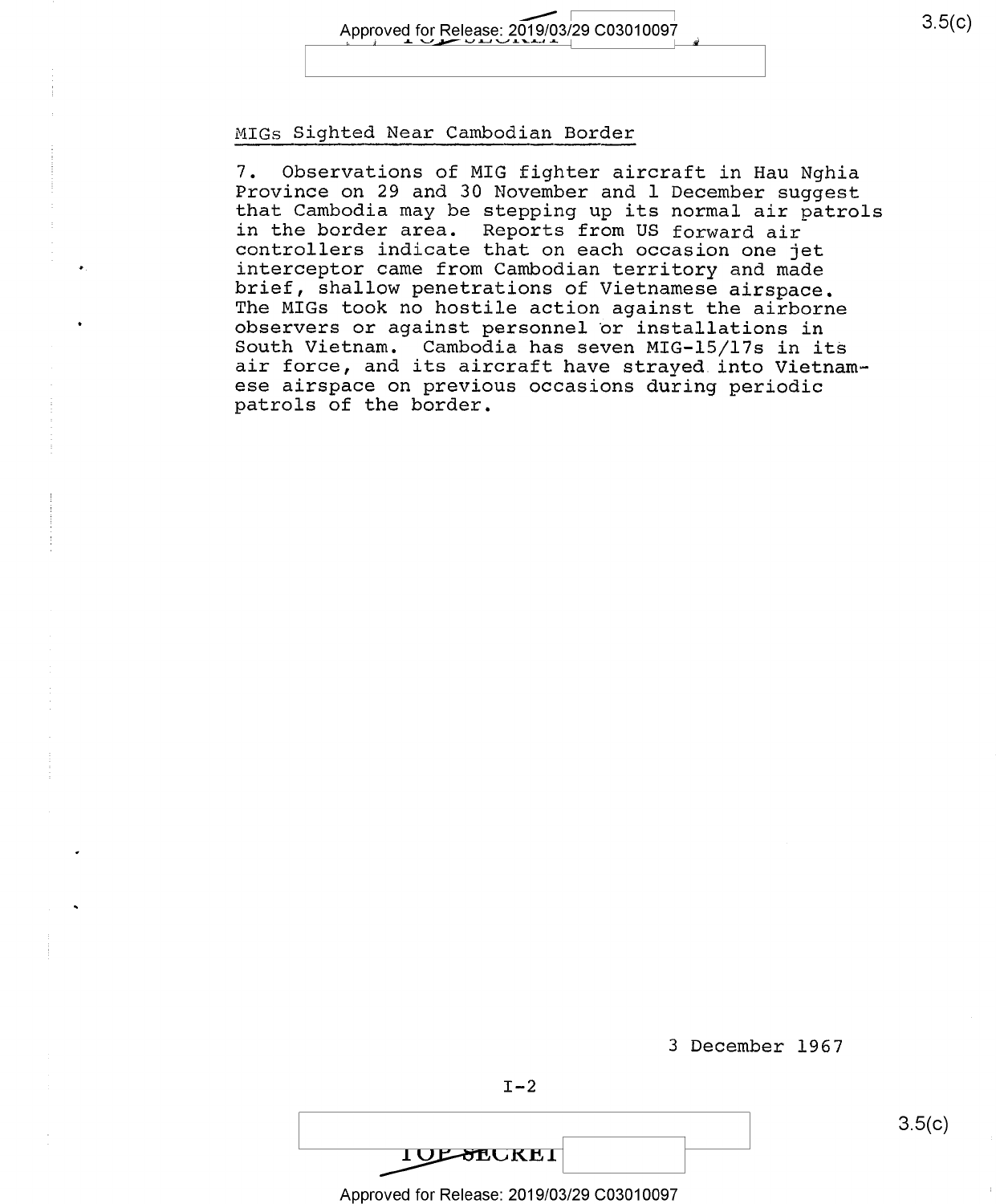Approved for Release: 2019/03/29 C03010097 Approved for Release:

### II. POLITICAL DEVELOPMENTS IN SOUTH VIETNAM

3.3(h)(2)

#### Mobilization Decree

4. The Lower House of the National Assembly<br>on 1 December debated the government's recent par-<br>tial mobilization decree. The government was crit-<br>icized for proclaiming the mobilization decree with-<br>out first clearing it t



<sup>3</sup>December 1967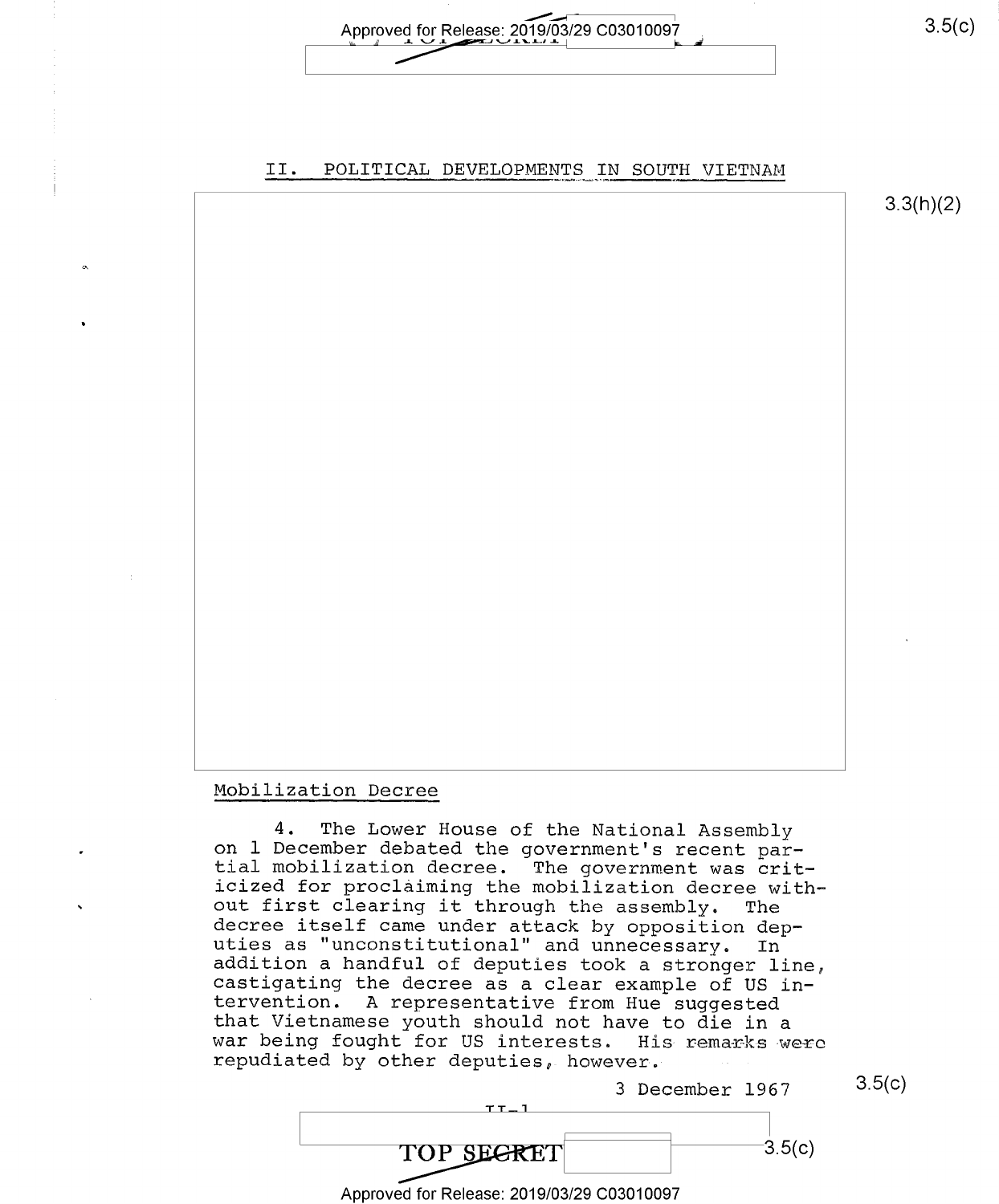5. The mobilization decree was also strongly<br>defended by progovernment deputies who maintained<br>that it was necessary to meet the challenge of Com-<br>munist forces and to demonstrate that South Vietnam<br>is contributing to its

6. The government, meanwhile, has moved to<br>help clarify how the mobilization order will work.<br>The Ministry of Defense released a note in Saigon<br>on 1 December stating that the partial mobilization<br>will be implemented in sta

### Thieu on Cambodia

7. President Thieu continues to take a tough<br>public line on Communist use of Cambodian territory.<br>Thieu told the press in Dalat this weekend that<br>South Vietnam reserves the right to pursue and at-<br>tack into Cambodia when C

8. Thieu's remarks will further fuel appre-<br>hensions in Phnom Penh that the recent spate of press<br>reports on Cambodia's involvement in the war are de-<br>signed to provide justification for allied ground<br>and air strikes acros

<sup>3</sup>December l967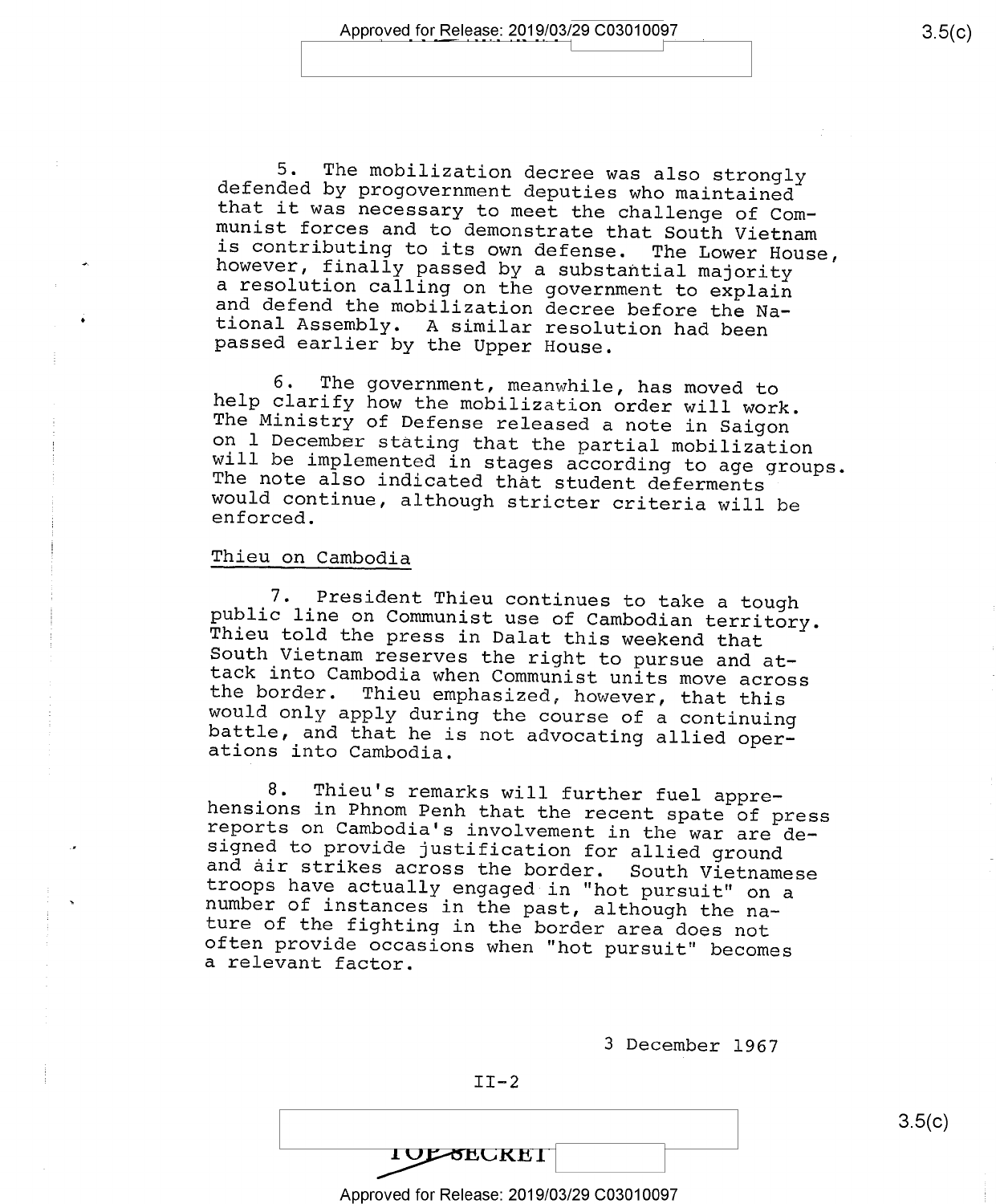#### MILITARY DEVELOPMENTS IN NORTH VIETNAM III.

#### OTHER COMMUNIST MILITARY DEVELOPMENTS IV.

There is nothing of significance to report.  $1.$ 

|                                            | 3 December 1967 |
|--------------------------------------------|-----------------|
| $III - IV - I$                             |                 |
|                                            |                 |
| <b>TOP SECRET</b>                          |                 |
| Approved for Release: 2019/03/29 C03010097 |                 |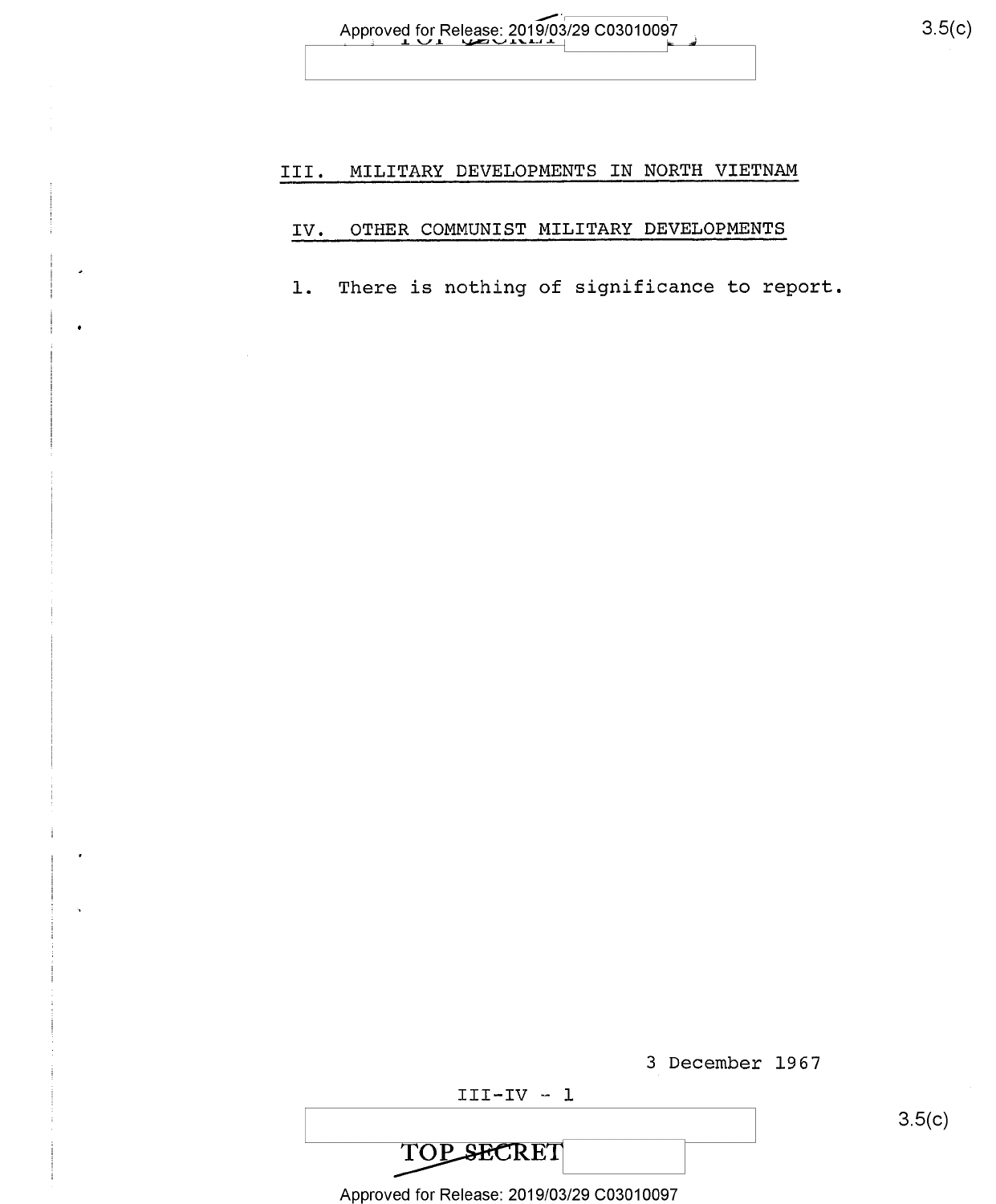Approved for Release: 2019/03/29 C03010097 3.5(C)  $1 \times 2$ DDJNE $1$ 

#### V. COMMUNIST POLITICAL DEVELOPMENTS

l. On 2 December the Chinese Communist Foreign Ministry issued a statement protesting a 25 November US air attack on a Chinese freighter anchored at the North Vietnamese port of Hon Gai. Peking claimed that the attack wounded eight Chinese crew members and seriously damaged the ship. Although a US aircraft did drop at least one bomb in the vicinity of the ship on 25 November, photographic reconnaissance the next day showed no apparent damage.

2. The Chinese protest went no further than Peking's standard anti-US rhetoric and its pledges of support for the "Vietnamese people." The attack was labeled as an additional sign that the US, faced with "dire straits" in Vietnam, intends to further escalate and widen the war--a major theme of recent Chinese propaganda on Vietnam.

3. Hanoi broadcast a pro forma statement on <sup>2</sup> December backing up the Chinese protest. North Vietnamese Foreign Minister Trinh met with a Chinese diplomat to "convey his warmest greetings to the wounded" and to condemn the alleged attack. Trinh was quoted as saying that "repeated" US attacks on "Chinese and<br>other foreign merchant ships" was a "serious war escalation" and a "brazen violation" of the rights of free trade and navigation.

<sup>3</sup>December 1967

Approved for Release: 2019/03/29 C03010097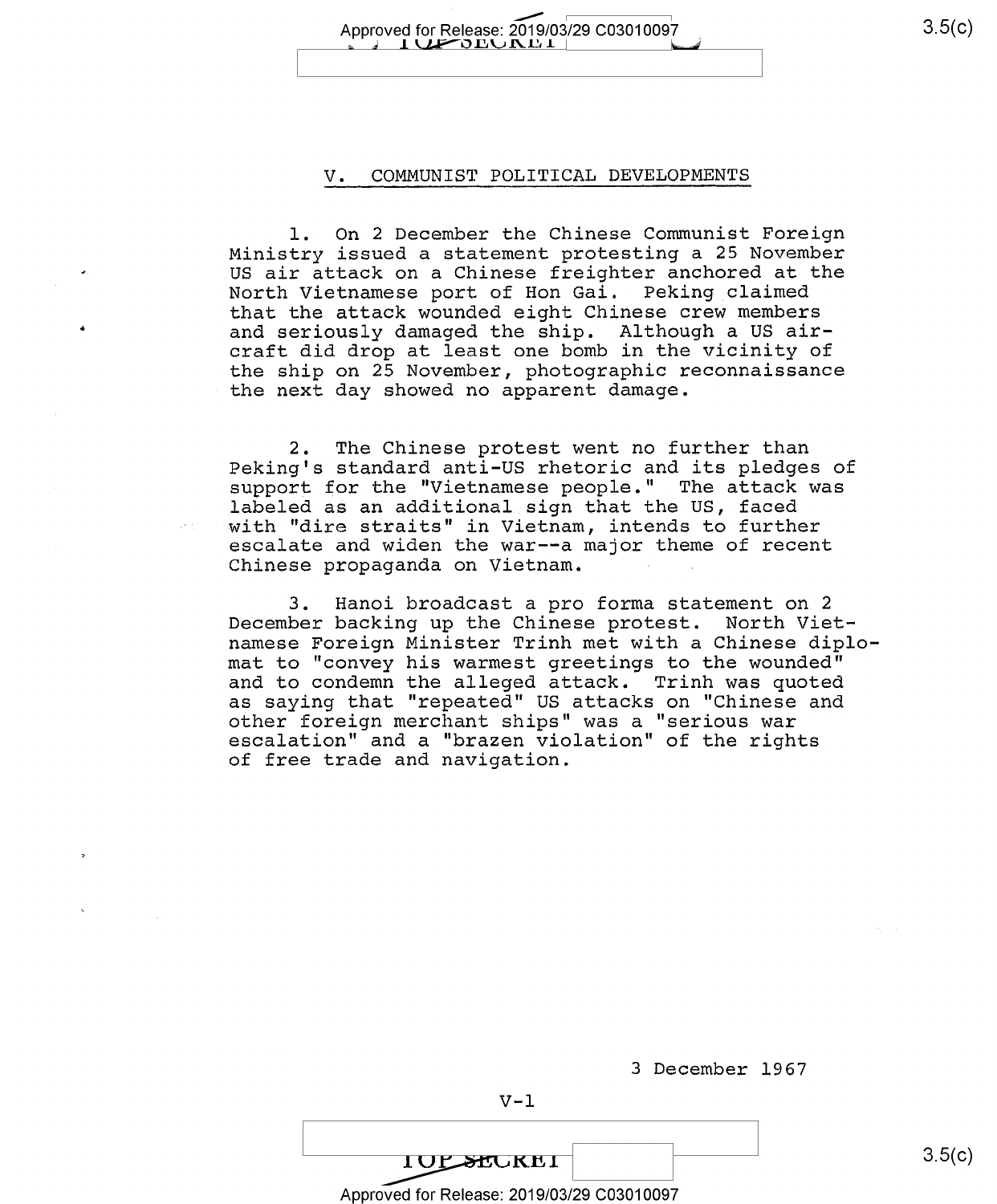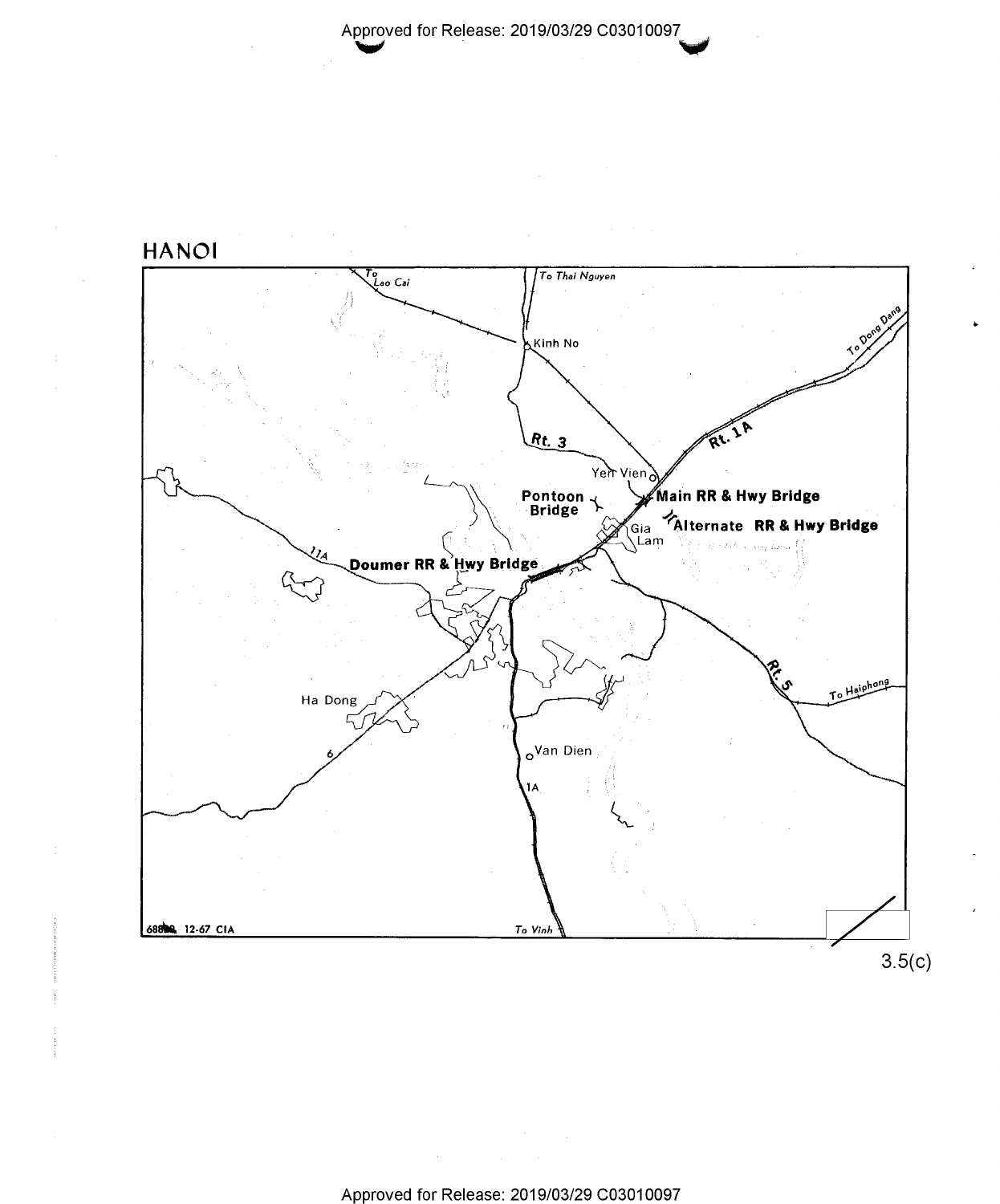Approved for Release: 2019/03/29 C03010097 3.5(C)  $J \rightarrow$ 

 $\ddot{\pm}$ 

 $\frac{1}{2}$ 

### VI. OTHER MAJOR ASPECTS

| 1. Heavy traffic was moving on the principal<br>rail and highway routes in the Hanoi area as of 1<br>December,<br>Most of the trains and trucks<br>observed appeared to be heading toward Hanoi from<br>the direction of China and from Haiphong.                                                 | 3.3(h)(2) |
|---------------------------------------------------------------------------------------------------------------------------------------------------------------------------------------------------------------------------------------------------------------------------------------------------|-----------|
| $2$ .<br>The Doumer rail and highway bridge over the<br>Red River was closed by US bombing on 25 October, but<br>it had been<br>made serviceable at least for truck traffic.<br>The<br>rail and highway bridge over the Canal des Rapides<br>was damaged by a US raid on 26 October, but was open | 3.3(h)(2) |
| again as of 5 November                                                                                                                                                                                                                                                                            | 3.3(h)(2) |
| З.<br>both of<br>these spans were operating at full capacity on the<br>night of 1 December and                                                                                                                                                                                                    | 3.3(h)(2) |
| train and truck move-<br>ment on both bridges had been heavy and continual dur-<br>ing the preceding week. At the Canal des Rapides                                                                                                                                                               | 3.3(h)(2) |
| crossing<br>an alternate rail<br>and highway bridge was still inoperative, but that<br>a pontoon bridge to the west of the main span was<br>carrying additional truck traffic.                                                                                                                    | 3.3(h)(2) |
| Hanoi is taking advantage of the poor<br>flying weather over North Vietnam to replenish sup-<br>plies consumed during the past six weeks of heavy<br>bombing in the capital area.                                                                                                                 | 3.3(h)(2) |
|                                                                                                                                                                                                                                                                                                   | 3.3(h)(2) |
| 3 December 1967                                                                                                                                                                                                                                                                                   |           |
| $VI - 1$<br>3.5(c)<br>IUI DEUREI                                                                                                                                                                                                                                                                  |           |

Approved for Release: 2019/03/29 C03010097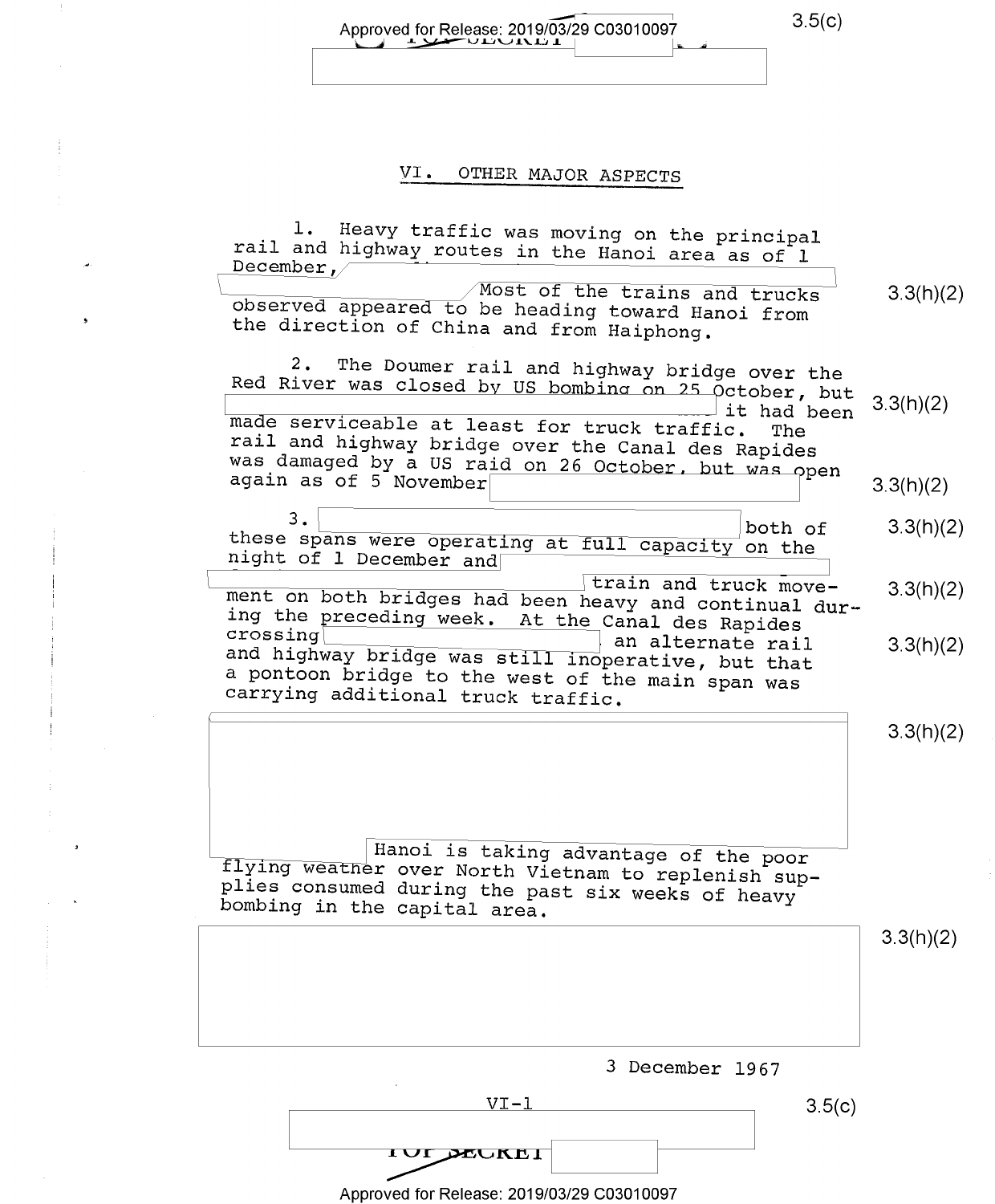Approved for Release: 2019/03/29 C03010097 3.5(c) Approved for Release: 2019/03/29 C03010097

3.3(h)(2)





Approved for Release: 2019/03/29 C03010097